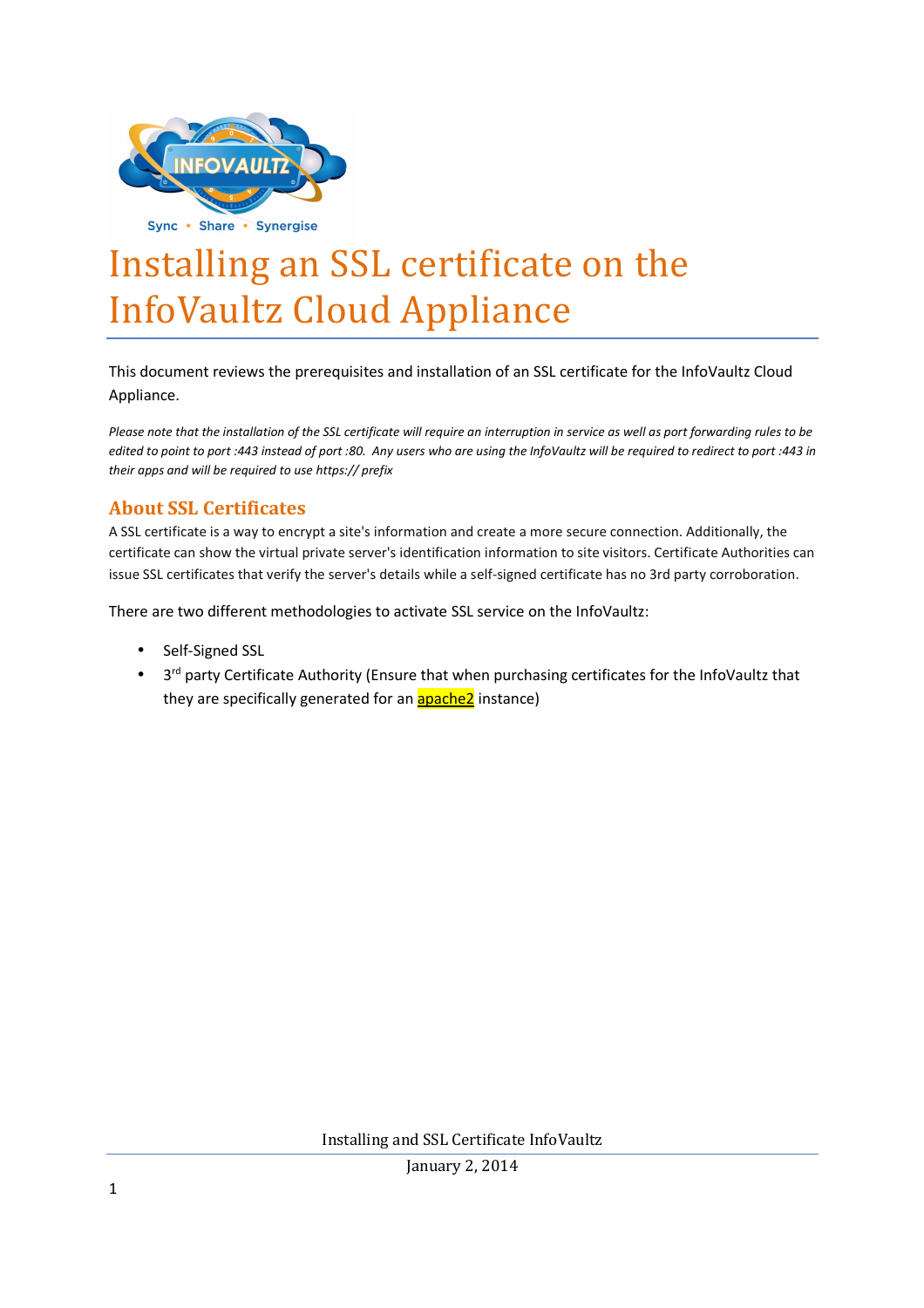

**Self-Signed SSL certificate instructions:** 

Login to the InfoVaultz using SSH and type:

sudo a2enmod ssl

sudo service apache2 restart

Create a new certificate by typing the command:

```
sudo openssl req -x509 -nodes -days 365 -newkey rsa:2048 -keyout /etc/ssl/apache.key -out /etc
/ssl/apache.crt
```
With this command, we will be both creating the self-signed SSL certificate and the server key that protects it, and placing both of them into the new directory.

This command will prompt terminal to display a lists of fields that need to be filled in.

The most important line is "Common Name". Enter your official domain name here or, if you don't have one yet, your site's IP address.

```
You are about to be asked to enter information that will be incorporated 
into your certificate request. 
What you are about to enter is what is called a Distinguished Name or a DN. 
There are quite a few fields but you can leave some blank 
For some fields there will be a default value, 
If you enter '.', the field will be left blank. 
----- 
Country Name (2 letter code) [AU]:US
State or Province Name (full name) [Some-State]:New York
Locality Name (eg, city) []:NYC
Organization Name (eg, company) [Internet Widgits Pty Ltd]:Awesome Inc
Organizational Unit Name (eg, section) []:Dept of Merriment
Common Name (e.g. server FQDN or YOUR name) []:example.com 
Email Address []:webmaster@awesomeinc.com
```
Now we have all of the required components of the finished certificate. The next thing to do is to set up the virtual hosts to display the new certificate.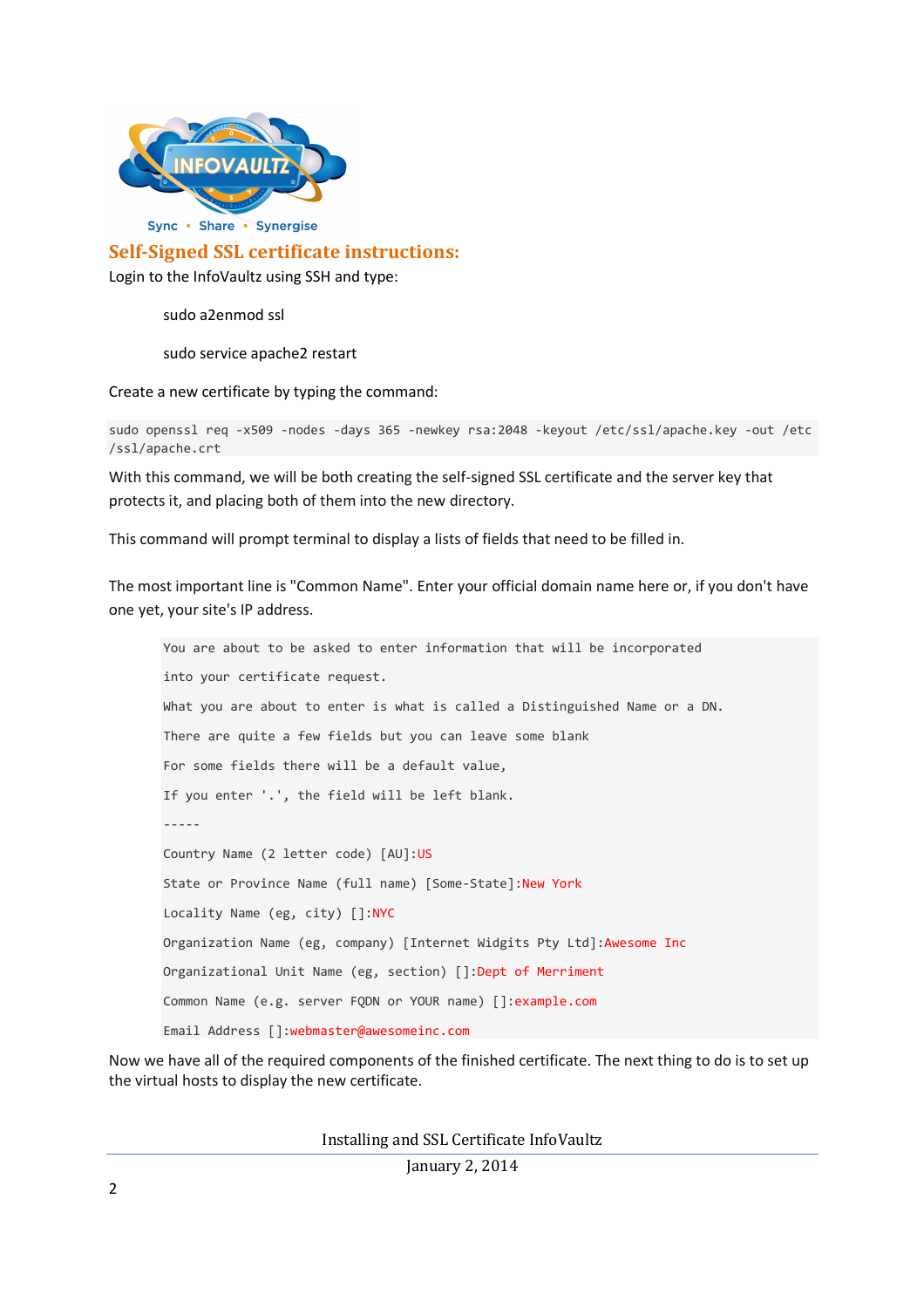

Open up the SSL config file:

```
sudo nano /etc/apache2/sites-available/default
```
You should make the following changes.

Change the port on the virtual host to 443, the default SSL port:

<VirtualHost \*:443>

Add a line with your server name right below the Server Admin email:

ServerName example.com:443

Replace example.com with your DNS approved domain name or server IP address (it should be the same as the common name on the certificate).

Add in the following three lines to the end of your virtual host configuration, and make sure that they match the extensions below:

SSLEngine on SSLCertificateFile /etc/ssl/apache.crt SSLCertificateKeyFile /etc/ssl/apache.key

Save and Exit out of the file.

Before the website that will come on the 443 port can be activated, we need to enable that Virtual Host:

sudo a2ensite default

You are all set. Restarting your Apache server will reload it with all of your changes in place.

sudo service apache2 reload

In your browser, type **https://youraddress**, and you will be able to see the new certificate.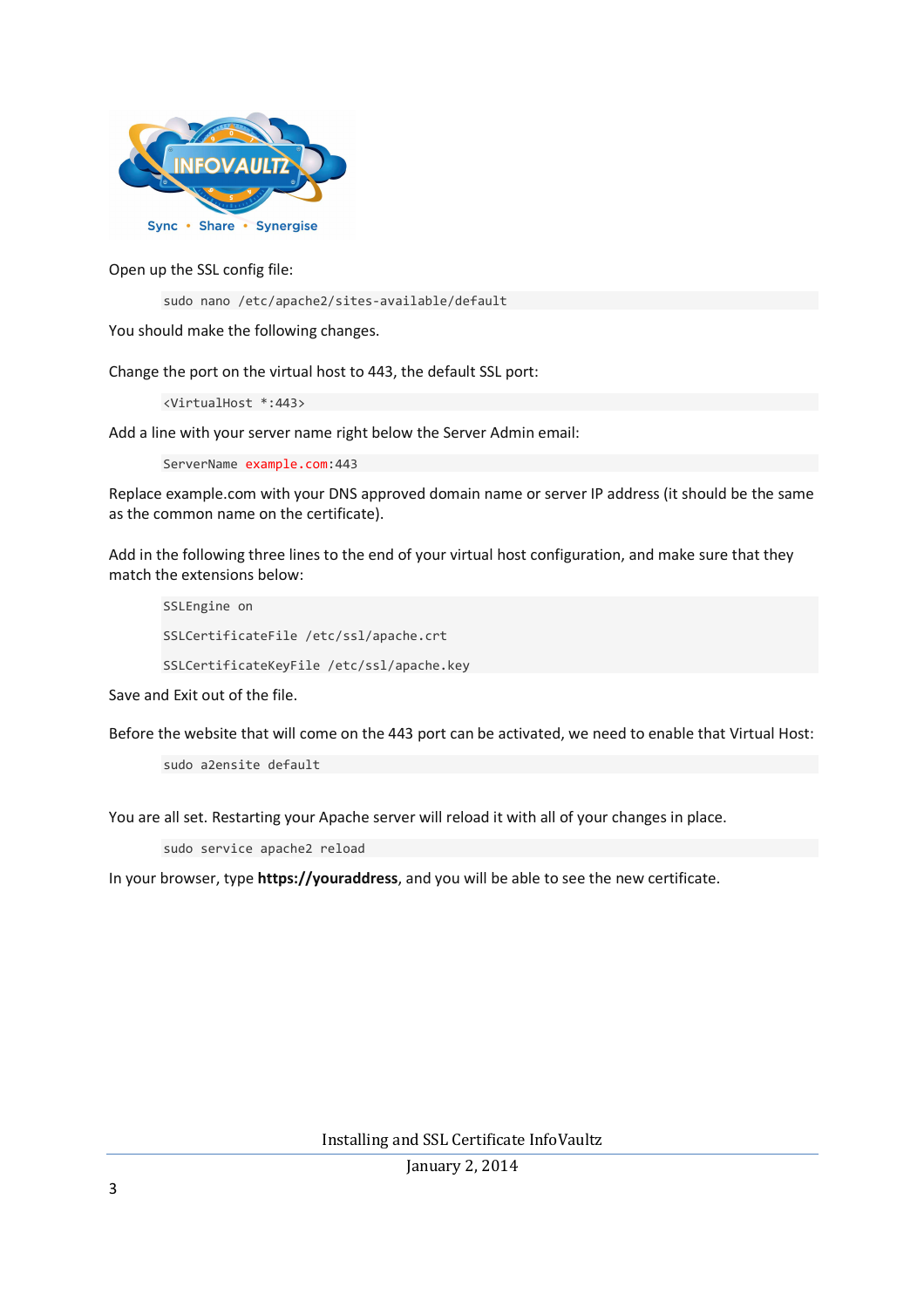

## **3rd party Certificate Authority instructions:**

Ensure that when purchasing certificates for the InfoVaultz that they are specifically generated for an apache2 instance. Copy certificates purchased from domain registrar into /etc/ssl using WinSCP (Secure Copy Protocol) or the like:

| Local Mark Files Commands Session Options Remote Help<br>節・千倍 そ 四 夕 実物                                                                                                                                                                                                                                                                                                |                                                                                                                                                                                                           | $  +  $<br>$\blacksquare$                                                                                                                                                                                                                                                                                                                                               | $ \nabla $ $\phi$<br>$\emptyset$ $\emptyset$                                                                                                                                                                                                                                                                                                                                                                                     |  | $\cdot$ $\cdot$<br>Default                                                                                         |                                                      |                                                                                                                                                                          |                                                                                                               |                                                                |
|-----------------------------------------------------------------------------------------------------------------------------------------------------------------------------------------------------------------------------------------------------------------------------------------------------------------------------------------------------------------------|-----------------------------------------------------------------------------------------------------------------------------------------------------------------------------------------------------------|-------------------------------------------------------------------------------------------------------------------------------------------------------------------------------------------------------------------------------------------------------------------------------------------------------------------------------------------------------------------------|----------------------------------------------------------------------------------------------------------------------------------------------------------------------------------------------------------------------------------------------------------------------------------------------------------------------------------------------------------------------------------------------------------------------------------|--|--------------------------------------------------------------------------------------------------------------------|------------------------------------------------------|--------------------------------------------------------------------------------------------------------------------------------------------------------------------------|---------------------------------------------------------------------------------------------------------------|----------------------------------------------------------------|
| Corporate IceBOX                                                                                                                                                                                                                                                                                                                                                      |                                                                                                                                                                                                           |                                                                                                                                                                                                                                                                                                                                                                         |                                                                                                                                                                                                                                                                                                                                                                                                                                  |  |                                                                                                                    |                                                      |                                                                                                                                                                          |                                                                                                               |                                                                |
| <b>Desktop</b>                                                                                                                                                                                                                                                                                                                                                        |                                                                                                                                                                                                           | $\rightarrow$ $\blacksquare$ $\blacksquare$ $\uparrow$ $\rightarrow$ $\rightarrow$ $\blacksquare$ $\blacksquare$ $\blacksquare$ $\blacksquare$ $\blacksquare$ $\blacksquare$ $\blacksquare$ $\blacksquare$                                                                                                                                                              | 둲                                                                                                                                                                                                                                                                                                                                                                                                                                |  | m<br>ssl                                                                                                           |                                                      | $\cdot$ a $\overline{7}$ : $\leftrightarrow$ $\cdot$ : $\bullet$ $\cdot$ : $\bullet$ $\bullet$ : $\bullet$                                                               | 뭕                                                                                                             |                                                                |
| C: Wsers Vee \Desktop                                                                                                                                                                                                                                                                                                                                                 |                                                                                                                                                                                                           |                                                                                                                                                                                                                                                                                                                                                                         |                                                                                                                                                                                                                                                                                                                                                                                                                                  |  | /etc/ssl                                                                                                           |                                                      |                                                                                                                                                                          |                                                                                                               |                                                                |
| Ext<br>Name                                                                                                                                                                                                                                                                                                                                                           |                                                                                                                                                                                                           | Size Type                                                                                                                                                                                                                                                                                                                                                               | Changed                                                                                                                                                                                                                                                                                                                                                                                                                          |  | Ext<br>Name                                                                                                        |                                                      | Size Changed                                                                                                                                                             | Rights                                                                                                        | Own                                                            |
| 曲.<br>tonido 113 update co<br>access.log<br>allcore.zip<br>desktop.ini<br>DSCF9059.JPG<br>DSCF9060.JPG<br>$\blacksquare$ DSCF9061.JPG<br>DSCF9062.JPG<br>error.log<br>gd bundle.crt<br>icebox.iceweb.com.crt<br>IceBOXVM-v113.ova<br>a join.me.ink<br>license.xml<br>log_2013-03-25.txt<br>mongodb.log<br>New Text Document.txt<br>Perf_Best_Practices_v<br>putty.exe | 152 KiB<br>11.193 B<br>282 B<br>3,840 KiB<br>3,656 KiB<br>3.732 KiB<br>3.620 KiB<br>1.497 B<br>3.197 B<br>1,907B<br>1.209 MiB<br>1.018 B<br>796 B<br>23,711 B<br>11,164 B<br>15 B<br>1.400 KiB<br>472 KiB | Parent directory<br>File folder<br><b>Text Document</b><br>Compressed (z<br>Configuration<br>JPEG image<br>JPEG image<br>JPEG image<br>JPEG image<br><b>Text Document</b><br>Security Certifi<br>Security Certifi<br>OVA File<br>Shortcut<br><b>XML</b> Document<br><b>Text Document</b><br><b>Text Document</b><br><b>Text Document</b><br>Adobe Acroba<br>Application | 3/27/2013 10:11:1<br>3/20/2013 10:16:3<br>3/25/2013 4:42:08<br>3/25/2013 4:51:46<br>12/4/2012 12:44:4<br>3/25/2013 7:48:34<br>3/25/2013 7:48:36<br>3/25/2013 8:01:30<br>3/25/2013 8:01:34<br>3/25/2013 4:31:35<br>3/27/2013 10:11:1<br>3/27/2013 10:11:1<br>3/20/2013 4:00:52<br>11/30/2012 12:26:<br>3/25/2013 1:41:45<br>3/25/2013 3:51:00<br>3/25/2013 1:46:06<br>3/15/2013 11:47:3<br>3/26/2013 11:40:3<br>12/4/2012 9:34:39 |  | <b>t.</b><br>certs<br>private<br>gd bundle.crt<br>icebox.iceweb.com.crt<br>iceweb.csr<br>iceweb.key<br>openssl.cnf | 3.197 B<br>1,907 B<br>1,155 B<br>1,704 B<br>10.835 B | 3/26/2013 11:38:10<br>1/23/2013 4:09:36<br>1/23/2013 4:09:36<br>3/27/2013 10:11:14<br>3/27/2013 10:11:14<br>2/25/2013 6:33:43<br>2/25/2013 6:33:43<br>10/6/2012 10:04:59 | rwxr-xr-x<br>$TWXT-XT-X$<br>$T$ WX--X---<br>$rw-r-r-$<br>$rw-r-r-r-$<br>$rw-r-r-$<br>$rw-r-r-r-$<br>$rw-r-r-$ | rootl<br>root<br>root<br>rootl<br>root<br>root<br>root<br>root |
|                                                                                                                                                                                                                                                                                                                                                                       | m                                                                                                                                                                                                         |                                                                                                                                                                                                                                                                                                                                                                         |                                                                                                                                                                                                                                                                                                                                                                                                                                  |  |                                                                                                                    | m.                                                   |                                                                                                                                                                          |                                                                                                               |                                                                |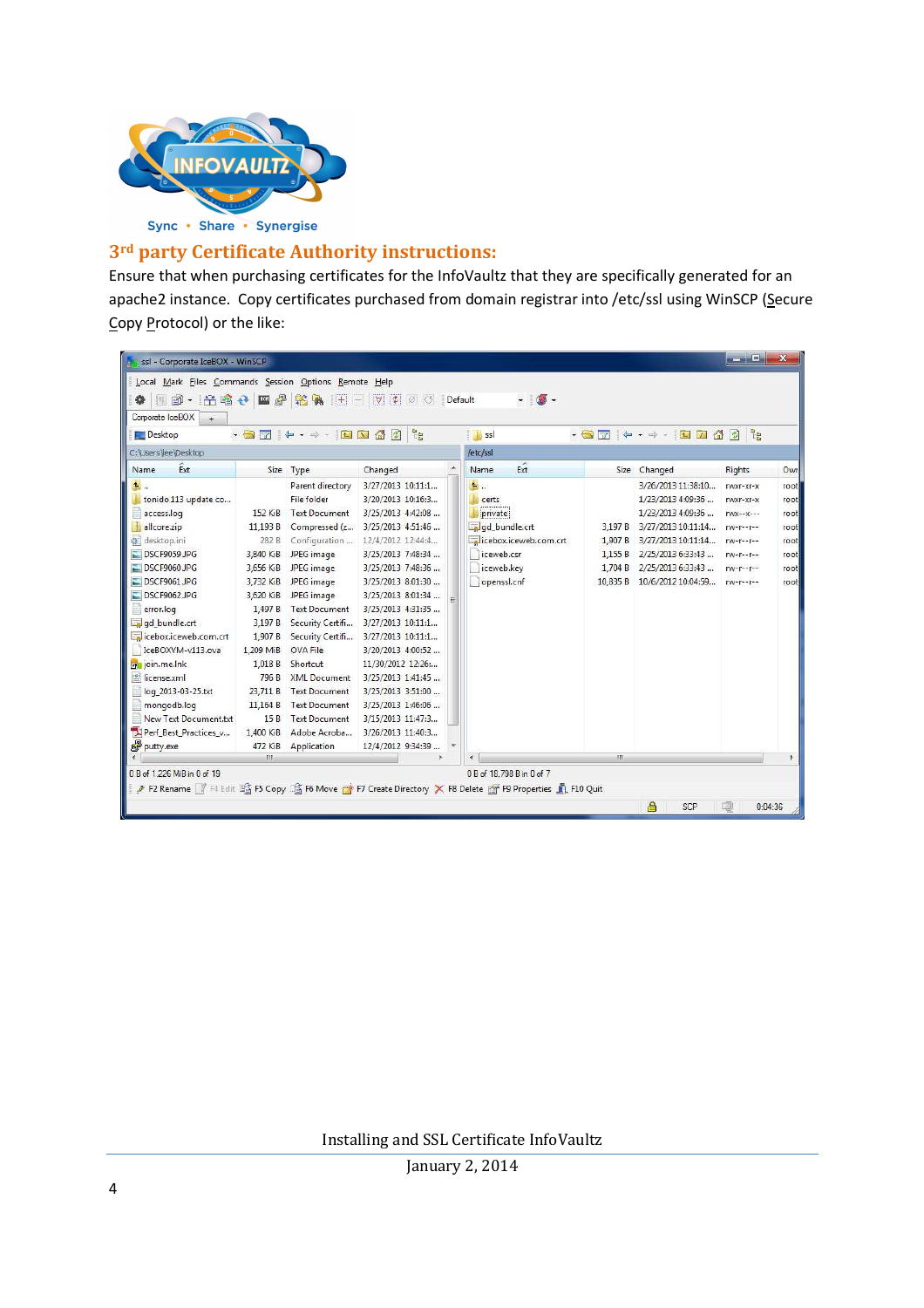

Edit the /etc/apache2/sites-enabled/000-default file by adding the following lines to the file below its current contents:

```
<VirtualHost *:443> 
         ServerAdmin support@iceweb.com
        Servername <FQDN goes here>
         DocumentRoot /var/www 
         <Directory /> 
                  Options FollowSymLinks 
                  AllowOverride None 
         </Directory> 
         <Directory /var/www/> 
                  Options Indexes FollowSymLinks MultiViews 
                  AllowOverride All 
                  Order allow,deny 
                  allow from all 
         </Directory> 
         ErrorLog ${APACHE_LOG_DIR}/error.log 
         # Possible values include: debug, info, notice, warn, error, crit, 
         # alert, emerg. 
         LogLevel warn 
         CustomLog ${APACHE_LOG_DIR}/access.log combined 
         SSLEngine On 
         SSLCertificateFile /etc/ssl/InfoVaultz.com.crt 
         SSLCertificateKeyFile /etc/ssl/InfoVaultz.key 
         SSLCertificateChainFile /etc/ssl/InfoVaultz_bundle.crt 
</VirtualHost>
```
Once added edit the bottom section of the added text to reflect the proper file names:

SSLCertificateFile /etc/ssl/InfoVaultz.com.crt SSLCertificateKeyFile /etc/ssl/InfoVaultz.key SSLCertificateChainFile /etc/ssl/InfoVaultz\_bundle.crt

This will change depending on filenames of the SSL certificate file, key file, and chain file.